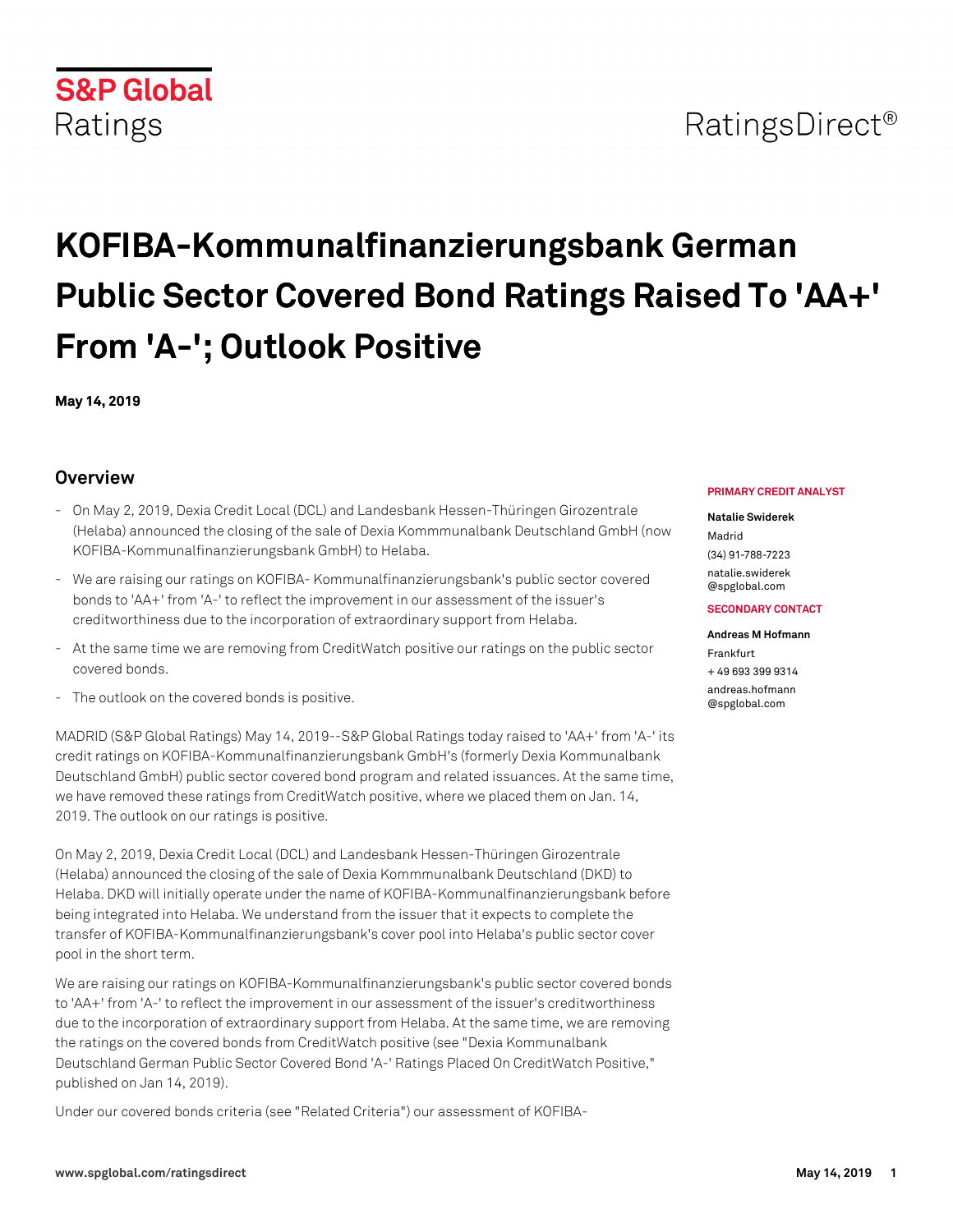Kommunalfinanzierungsbank's creditworthiness is the starting point from which we determine any potential notches of uplift to determine the rating on the covered bonds. Accordingly the 'AA+' ratings reflect our rating reference level (RRL) of 'aa-', the jurisdiction-supported rating level (JRL) of 'aa+' and the overcollateralization available for the program. Under our covered bonds criteria, given our very strong jurisdictional support assessment of German public sector covered bonds, the covered bonds would be eligible for three notches of jurisdictional support uplift above the RRL (see "Assessments For Jurisdictional Support According To Our Covered Bonds Criteria," on published on Oct. 16, 2018). However, because the available credit enhancement is below our 'AAA' credit risk as determined in our credit and cash flow analysis, only two notches of jurisdictional support uplift above the RRL are assigned--resulting in a JRL of 'aa+'. Consequently, the covered bonds currently have one unused notch of jurisdictional support uplift--that would protect the ratings on the covered bonds if the issuer's creditworthiness deteriorates.

The positive outlook on the covered bond ratings reflects our view of the issuer's creditworthiness.

The ratings are not constrained by counterparty, legal, operational, or country risks.

# **Related Criteria**

- Criteria | Structured Finance | General: Counterparty Risk Framework: Methodology And Assumptions, March 8, 2019
- Criteria | Structured Finance | General: Incorporating Sovereign Risk In Rating Structured Finance Securities: Methodology And Assumptions, Jan. 30, 2019
- Legal Criteria: Structured Finance: Asset Isolation And Special-Purpose Entity Methodology, March 29, 2017
- Criteria | Structured Finance | Covered Bonds: Covered Bond Ratings Framework: Methodology And Assumptions, June 30, 2015
- Criteria | Structured Finance | Covered Bonds: Covered Bonds Criteria, Dec. 9, 2014
- Criteria | Structured Finance | Covered Bonds: Methodology And Assumptions For Assessing Portfolios Of International Public Sector And Other Debt Obligations Backing Covered Bonds And Structured Finance Securities, Dec. 9, 2014
- Criteria | Structured Finance | CDOs: CDOs And Pooled TOBs Backed By U.S. Municipal Debt: Methodology And Assumptions, April 3, 2012
- General Criteria: Methodology: Credit Stability Criteria, May 3, 2010
- General Criteria: Use Of CreditWatch And Outlooks, Sept. 14, 2009

# **Related Research**

- Global Covered Bond Characteristics And Rating Summary Q1 2019, April 11, 2019
- Guidance: Incorporating Sovereign Risk In Rating Structured Finance Securities: Methodology And Assumptions, Jan. 30, 2019
- Dexia Kommunalbank Deutschland German Public Sector Covered Bond 'A-' Ratings Placed On CreditWatch Positive, Jan. 14, 2019
- Sparkassen-Finanzgruppe Hessen-Thueringen / Landesbank Hessen-Thueringen Girozentrale, Nov. 30, 2018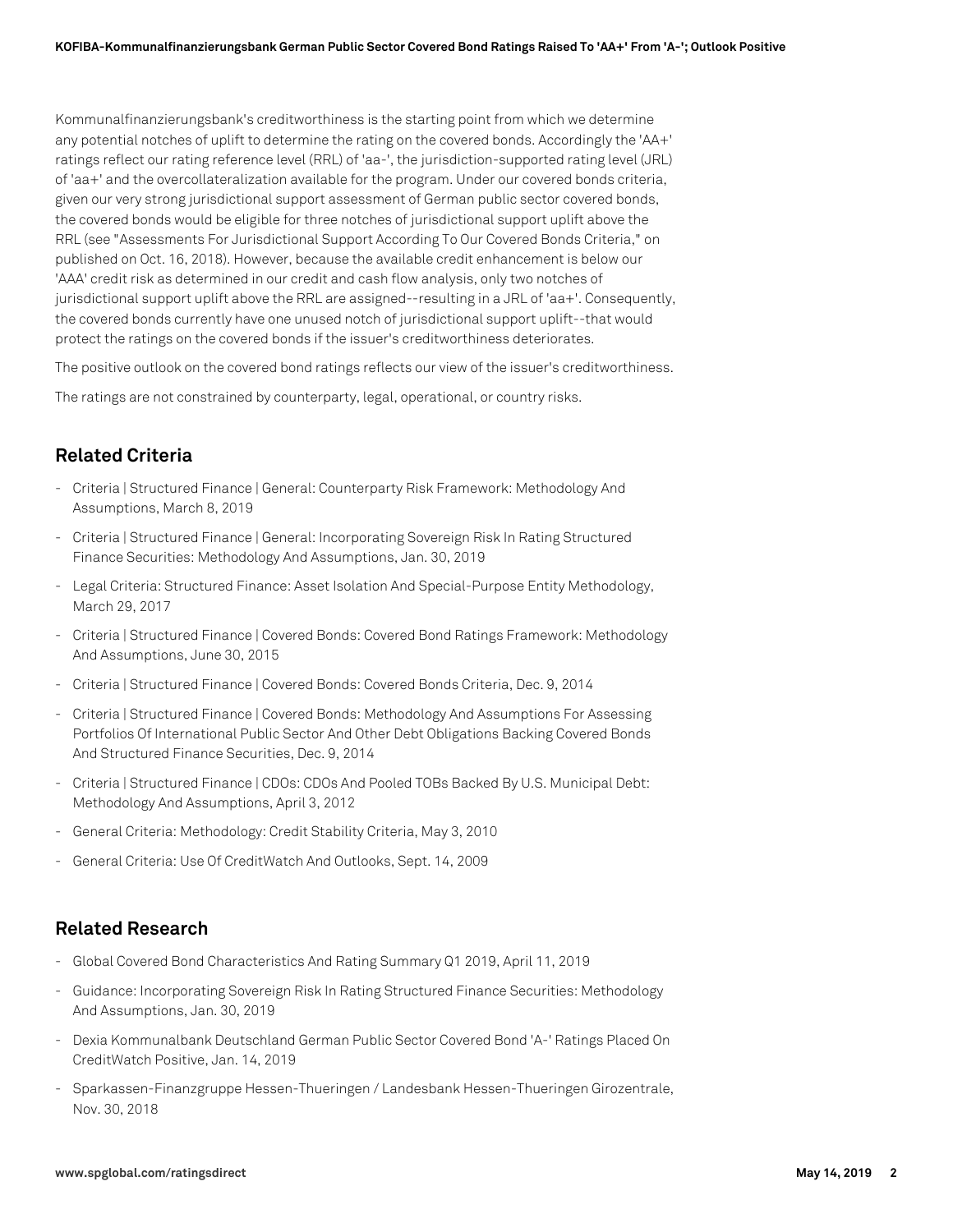- Assessments For Target Asset Spreads According To Our Covered Bonds Criteria, Oct. 16, 2018
- Assessments For Jurisdictional Support According To Our Covered Bonds Criteria, Oct. 16, 2018
- Transaction Update: Dexia Kommunalbank Deutschland GmbH (Public Sector Covered Bonds), June 20, 2018
- Criteria Guidance: Covered Bonds Criteria, May 2, 2018
- Glossary Of Covered Bond Terms, April 27, 2018
- Covered Bond Monitor: Technical Note, April 20, 2018